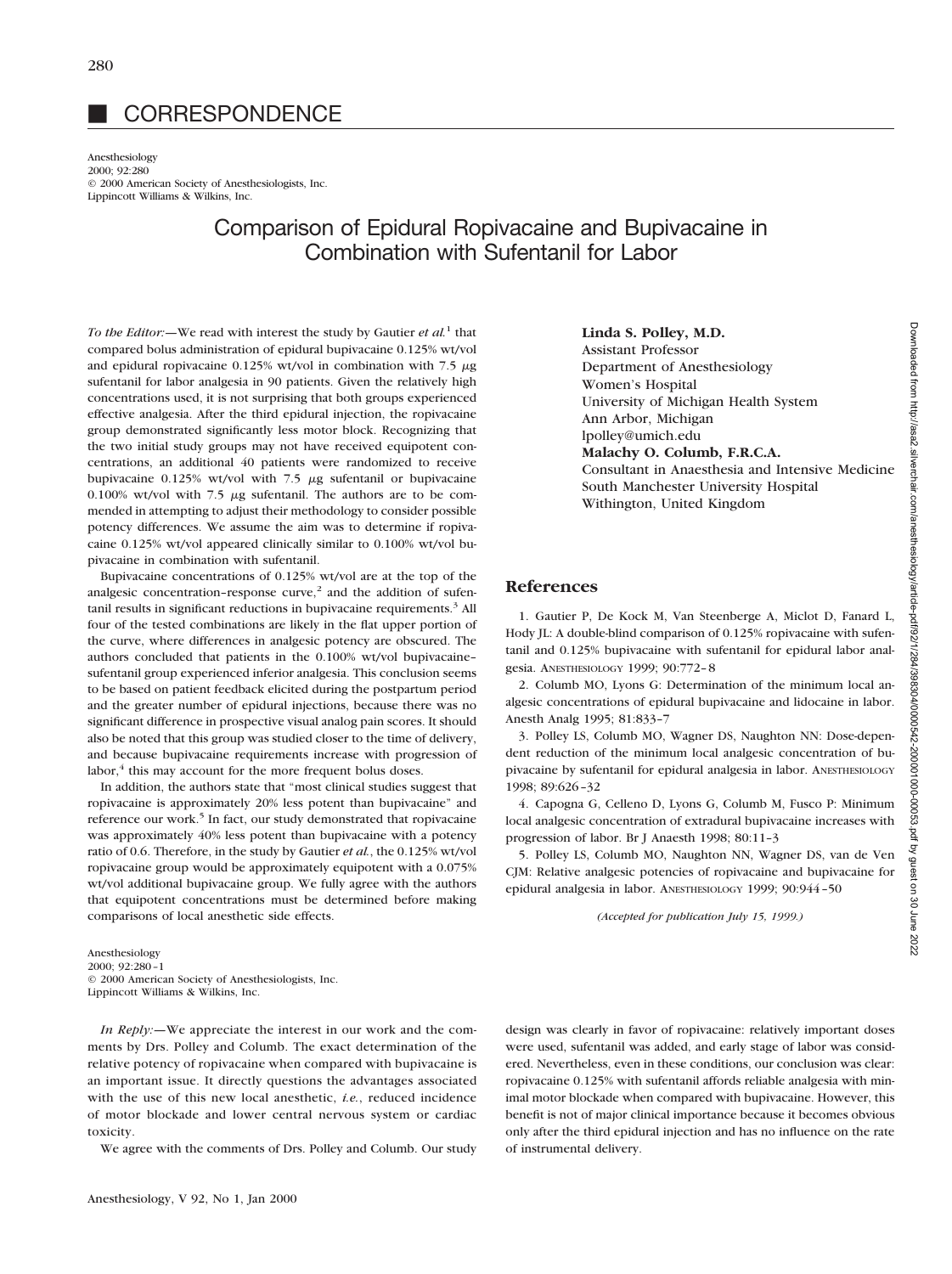With regard to the relative potency of ropivacaine when compared with bupivacaine, when the study was designed (end of 1997/beginning of 1998), there were not many studies that clearly quantified the lower potency of ropivacaine. This is obvious when considering studies performed in obstetrics<sup>1,2</sup> or using intrathecal ropivacaine in human volunteers.<sup>3</sup> We also studied intrathecal ropivacaine in a clinical situation $4$  and were able to confirm the 50% difference in potency reported by McDonnald *et al.*<sup>3</sup>

#### **Philippe Gautier, M.D.**

Staff Anesthesiologist Department of Anesthesiology Clinique Ste Anne-St Remi Brussels, Belgium **Marc De Kock, M.D., Ph.D.** Staff Anesthesiologist Department of Anesthesiology Cliniques Universitaires St Luc Brussels, Belgium DeKock@anes.ucl.ac.be.

# **References**

1. Peres da Silva, Abboud TK, Lee J: Comparison of 0.07% ropivacaine plus sufentanil and 0.07% bupivacaine plus sufentanil for epidural anesthesia during labor and delivery (abstract). ANESTHESIOLOGY 1997; 87:A882

2. Capogna G, Celleno D, Fusco P, Lyons G, Columb M: Relative potencies of bupivacaine and ropivacaine for analgesia in labor. Br J Anesth 1999; 82:371–3

3. Mc Donnald, Liu S, Kopacz D, Stephenson C: Hyperbaric spinal ropivacaine: A comparison to bupivacaine in volunteers. ANESTHESIOL-OGY 1999; 90:971–7

4. Gautier P, De Kock M, Van Steenberge A, Poth N, Lahaye-Goffart B, Fanard L, Hody JL: Intrathecal ropivacaine for ambulatory surgery: A comparison between intrathecal bupivacaine and intrathecal ropivacaine for knee arthroscopy. ANESTHESIOLOGY 1999; 91: 1239–45

*(Accepted for publication July 15, 1999.)*

Anesthesiology 2000; 92:281–2 © 2000 American Society of Anesthesiologists, Inc. Lippincott Williams & Wilkins, Inc.

# Therapeutic Window after Spinal Cord Trauma Is Longer than after Spinal Cord Ischemia

*To the Editor:—*The animal study on postischemic spinal cord cooling by Kakinohana *et al.*<sup>1</sup> touches on important therapeutic implications concerning ischemic injury to the spinal cord. Their study indicated that a very narrow window of 0–10 min exists after aortic balloon occlusion for hypothermia to be efficacious. A clinical study by Davison *et al.*<sup>2</sup> on epidural cooling during thoracoabdominal aneurysm repair indicated the feasibility of using this method during the surgical procedure.

It is important to point out that the therapeutic window for experimental traumatic spinal cord injury, on the other hand, is considerably longer. In 1968, Albin *et al.*<sup>3</sup> demonstrated functional recovery after spinal cord injury (weight-drop technique) in the subhuman primate when localized cooling (to 10.0°C in spinal cord) was instituted 4 h after trauma and conducted for 3 h. All of the controls without hypothermia developed permanent hind leg paraplegia. Kakinohana *et al.* noted the positive correlation between the paravertebral muscle temperature and that of the lumbar intrathecal space at the L3 level. Because the anatomic target of both ischemia and hypothermia is the spinal cord itself, do the authors have any data indicating the order of magnitude of the decrease in spinal cord temperature *per se*? The decrease in spinal cord temperature seems to be inferred because the authors measured temperature in the lumbar intrathecal space, reflecting cerebrospinal fluid temperature and not that of intrinsic spinal cord. Might it be possible that the therapeutic window could be enlarged if intrinsic spinal cord temperature were reduced to lower levels? Our studies in various species $4.5$  indicate that localized spinal

Anesthesiology, V 92, No 1, Jan 2000

cord perfusion cooling has no deleterious effect functionally or histologically even when cord temperature was decreased to  $\leq 10^{\circ}\mathrm{C}$  for at least 3 h.

**Maurice S. Albin, M.D., M.Sc.(Anes.)** Professor of Anesthesiology and Neurosurgery Department of Anesthesiology University of Texas Health Science Center at San Antonio San Antonio, Texas 78284 albin@uthscsa.dcci.com **Robert J. White, M.D., Ph.D.** Professor of Neurosurgery Case Western Reserve University School of Medicine Cleveland, Ohio 44120

#### **References**

1. Kakinohana M, Taira Y, Marsala M: The effect of graded postischemic spinal cord hypothermia on neurological outcome and histopathology after transient spinal ischemia in rat. ANESTHESIOLOGY 1999; 90:789–98

2. Davison JK, Cambria RP, Vierra DJ, Columbia MA, Koustas G: Epidural cooling for regional spinal cord hypothermia during thoracoabdominal aneurysm repair. J Vasc Surg 1994; 20:304–10

3. Albin MS, White RJ Acosta-Rica G, Yashon D: Study of functional recovery produced by delayed localized cooling of spinal cord injury in primates. J Neurosurg 1968; 29:113–20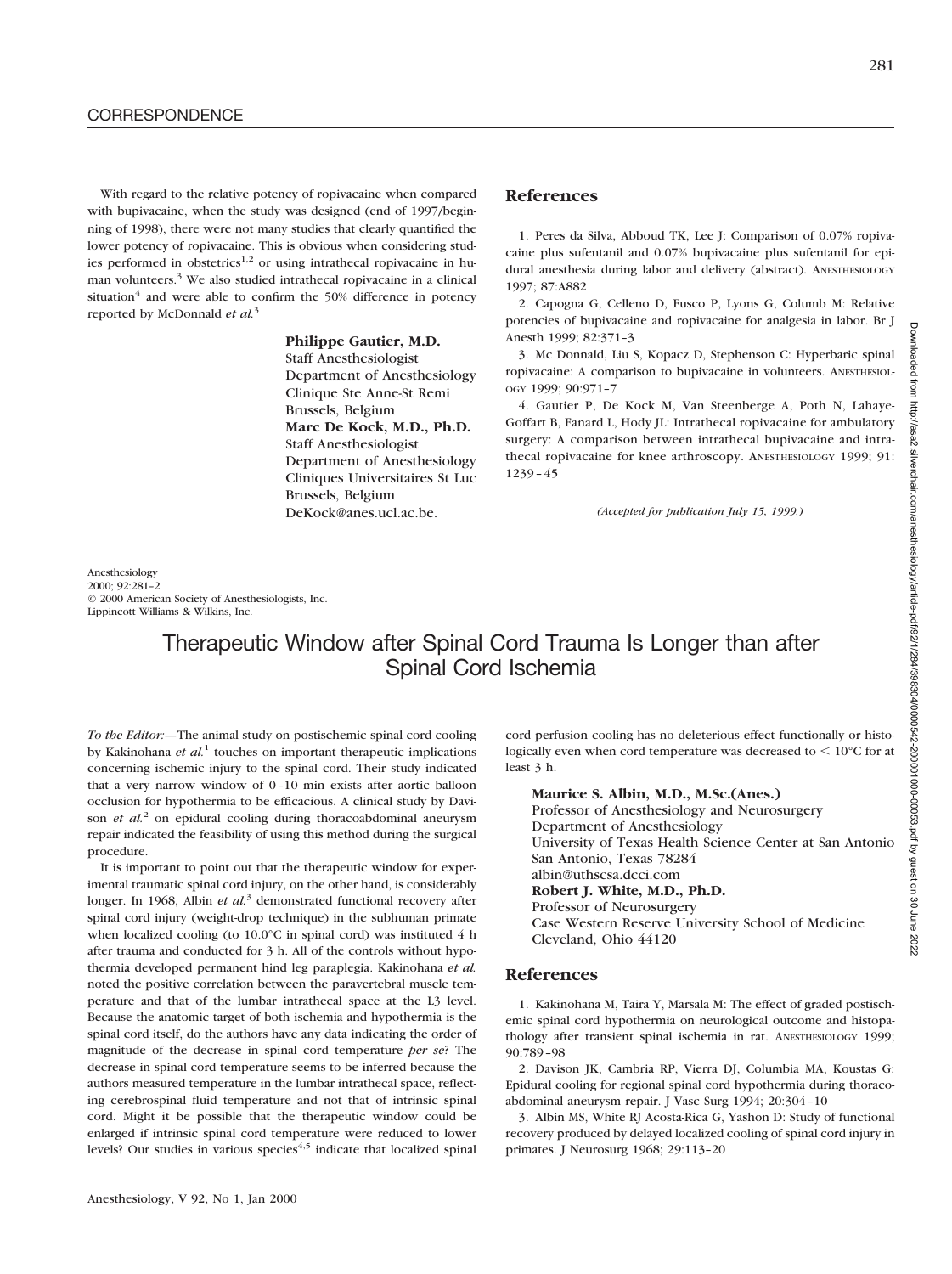4. Albin MS, White RJ, Locke GS, Massopust LC Jr, Kretchmer HE: Localized spinal cord cooling—Anesthetic effects and application to spinal cord injury. Anesth Analg 1967; 46:8–16

5. Albin MS, White RJ, Yashon D: Effects of localized cooling on spinal cord trauma. J Trauma 1969; 9:1000–6 *(Accepted for publication July 27, 1999.)*

Anesthesiology 2000; 92:282 © 2000 American Society of Anesthesiologists, Inc. Lippincott Williams & Wilkins, Inc.

*In Reply:—*We read carefully the comments of Drs. Albin and White on our recent article.<sup>1</sup> As indicated by these authors, induction of spinal cord hypothermia (10°C) after traumatic spinal injury is still effective in providing protection if initiated  $4$  h after injury.<sup>2,3</sup> In contrast, in our study, we observed a significant protection only if spinal hypothermia (27°C) was initiated immediately (5 min) after ischemia. Although the differences between the therapeutic efficacy of spinal hypothermia after spinal trauma and spinal ischemia are not clear, there are several points that need to be addressed.

After injurious intervals of spinal ischemia, the development of irreversible neuronal degeneration shows very rapid onset. Using Nauta silver impregnation technique in rat, rabbit, or dog spinal ischemia models, we have found that irreversible neuronal degeneration is clearly developed as soon as 60–120 min after reflow following injurious intervals of ischemia.4–7 These data indicate that the process of irreversible neuronal degeneration is likely initiated during the early period (0–30 min) of reflow. Importantly, based on the data from our study, this process shows high temperature sensitivity. The lack of hypothermic protection after a longer period of normothermic reflow thus likely reflects the fact that the process of irreversible degeneration was already initiated or completed.

In our study, intrathecal temperature was measured during and after a period of subcutaneous cooling. It is possible that the magnitude of the decrease in spinal parenchymal temperature does not completely reflect measured intrathecal temperature. However, in our previous methodologic study8 describing this cooling technique, we showed that there is a 2–3°C temperature gradient if measured on dorsal *versus* ventral spinal cord surface. Based on these data, we believe that spinal temperature is in the range of temperatures measured between dorsal and ventral spinal cord surface. Accordingly, measurement of spinal somatosensory evoked potentials showed a temperature-dependent increase in the N3 (postsynaptic) component during the period of cooling and a return to baseline after rewarming.

Based on our previous data describing a very rapid onset of irreversible neuronal degeneration after spinal ischemia, the possibility that the therapeutic window could be enlarged if intrinsic spinal cord temperature were reduced to lower levels is uncertain. However, it is possible that the fraction of neurons undergo prolonged or delayed degeneration and that rescue of these neurons will eventually improve outcome. In this case, it is possible that deeper hypothermia (10– 20°C) will be more effective in protecting this neuronal pool than temperatures (27°C) tested in our study. Accordingly, it would be important, using localized epidural or intrathecal cooling techniques<sup>2,3,6,9</sup> (which are required to achieve deep spinal hypothermia), to determine the efficacy of such hypothermic treatment.

> **Martin Marsala, M.D.** Department of Anesthesiology University of California, San Diego La Jolla, California 92093-0818

mmarsala@ucsd.edu

## **References**

1. Kakinohana M, Taira Y, Marsala M: The effect of graded postischemic spinal cord hypothermia on neurological outcome and histopathology after transient spinal ischemia in rat. ANESTHESIOLOGY 1999; 90:789–98

2. Albin MS, White RJ, Locke GS, Massopust LC Jr, Kretchmer HE: Localized spinal cord cooling: Anesthetic effects and application to spinal cord injury. Anesth Analg 1967; 46:8–16

3. Albin MS, White RJ, Yashon D: Effects of localized cooling on spinal cord trauma. J Trauma 1969; 9:1000–6

4. Dinda M, Galik J, Marsala J, Vanicky I, Marsala M: Sciatic nerve stimulation increases the degree of histopathological damage in lumbosacral segments after short lasting spinal ischemia in rabbit. Restorative Neurol Neurosci 1995; 3:145–50

5. Marsala J, Sulla I, Santa M, Marsala M, Zacharias L, Radonak J: Mapping of the canine lumbosacral spinal cord neurons by Nauta method at the end of the early phase of paraplegia induced by ischemia and reperfusion. Neuroscience 1991; 45:479–94

6. Marsala M, Vanicky I, Galik J, Radonak J, Kundrat I, Marsala J: Panmyelic epidural cooling protects against ischemic spinal cord damage. J Surg Res 1993; 55:21–31

7. Marsala M, Sorkin LS, Yaksh TL: Transient spinal ischemia in rat: Characterization of spinal cord blood flow, extracellular amino acid release, and concurrent histopathological damage. J Cereb Blood Flow Metab 1994; 4:604–14

8. Marsala M, Galik J, Ishikawa T, Yaksh TL: Technique of selective spinal cord cooling in rat: Methodology and application. J Neurosci Methods 1997; 74:97–106

9. Vanicky I, Marsala M, Galik J, Marsala J: Epidural perfusion cooling protection against protracted spinal cord ischemia in rabbits. J Neurosurg 1993; 79:736–41

*(Accepted for publication July 27, 1999.)*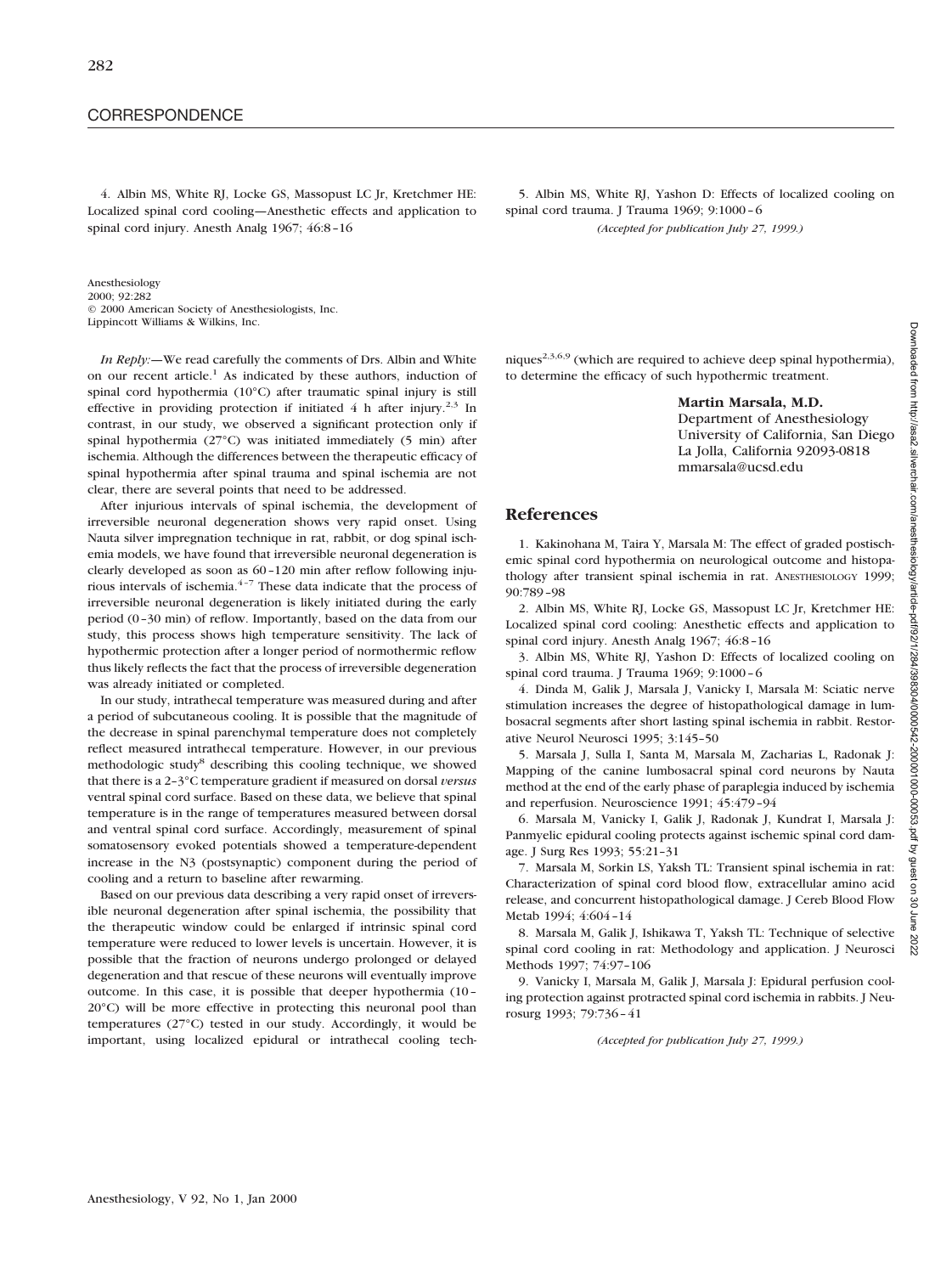Anesthesiology 2000; 92:283 © 2000 American Society of Anesthesiologists, Inc. Lippincott Williams & Wilkins, Inc.

# Relative Potencies of Ropivacaine and Bupivacaine

*To the Editor:—*The April 1999 issue of ANESTHESIOLOGY contained two articles that relate to the relative potencies of bupivacaine and ropivacaine in the respective settings of epidural analgesia in obstetrics<sup>1</sup> and spinal anesthesia in volunteers.<sup>2</sup> Comparing potencies of local anesthetic agents in the intact subject is difficult, and the findings in the article on obstetric epidural analgesia are qualified by an appropriate accompanying Editorial View. $3$  I concur with the Editorial, but I feel that the other article requires comment also.

"Potency" relates the degree of effect of a drug to its dose or concentration, but it seems that McDonald *et al.*<sup>2</sup> were actually concerned with duration. In their first paragraph, three articles are cited (including two of my  $own<sup>4,5</sup>$ ) to support the statement that "clinical trials suggest that ropivacaine may be less potent." In fact, we found that epidural ropivacaine and bupivacaine produced equally effective sensory block in equal concentrations (in milligrams), although the duration of ropivacaine was marginally less, and it produced significantly less motor block. McDonald *et al.* then confirm that they are really examining duration, not potency, by considering that ropivacaine may provide less interference with discharge criteria after outpatient surgery. Duration and potency of local anesthetic agents are inter-related, but we must not confuse them because there are differences.

I also have some general concerns about the study. Did it really justify the performance of two spinal anesthetics in volunteers who received preparations that have not been approved for intrathecal administration? It also seems that ropivacaine was given on the second occasion to each subject. Is this why there was more backache with ropivacaine, or was it simply the use of an inappropriate preparation? However, the difference in the incidence of backache was not, in fact, statistically significant, yet the conclusion of the article was that ropivacaine produced more side effects. There is little scientific rigor in this statement.

Finally, I am puzzled that the authors have concluded that ropivacaine is not worthy of further study for outpatient spinal anesthesia.

Anesthesiology 2000; 92:283–4 © 2000 American Society of Anesthesiologists, Inc. Lippincott Williams & Wilkins, Inc.

*In Reply:—*Thank you for allowing us to respond to Dr. Wildsmith's concerns regarding our article in the April 1999 issue of ANESTHESIOL-OGY. <sup>1</sup> His first comment refers to our explanation of potency, which he defines as the "degree of effect of a drug to its dose." We studied several "effects" of the two drugs, including height of block, intensity of block (defined as tolerance to transcutaneous electrical stimulation [TES]), and duration of sensory and motor block. A comparison of potencies can be found in the data listed in our table 3, which gives the characteristics of the two spinal anesthetic drugs. For example, 4 mg bupivacaine produces tolerance to TES at T10 and T12 dermatomes,

Surely the data in their figure 1 shows that it is. Ropivacaine 12 mg produced the same mean height of block as bupivacaine 12 mg, but its time to complete regression was little more than half. I have concerns about several aspects, but this result is very interesting.

#### **John A. W. Wildsmith, M.D., F.R.C.A., F.R.C.P.Ed.** Professor and Head

Department of Anaesthesia Ninewells Hospital and Medical School University of Dundee Dundee DD1 9SY, United Kingdom j.a.w.wildsmith@dundee.ac.uk

# **References**

1. Polley LS, Columb MO, Naughton NN, Wagner DS, Cosmas JM van de Ven: Relative analgesic potencies of ropivacaine and bupivacaine for epidural analgesia in labor: Implications for therapeutic indexes. ANESTHESIOLOGY 1999; 90:944–50

2. McDonald SB, Spencer SL, Kopacz DJ, Stephenson CA: Hyperbaric spinal ropivacaine: A comparison to bupivacaine in volunteers. ANESTHESIOLOGY 1999; 90:971–7

3. D'Angelo R, James RL: Is ropivacaine less potent than bupivacaine? (Editorial View.) ANESTHESIOLOGY 1999; 90:941–3

4. Brockway MS, Bannister J, McClure JH, McKeown D, Wildsmith JAW: Comparison of extradural ropivacaine and bupivacaine. Br J Anaesth 1991; 66:31–7

5. Morrison LM, Emanuelsson BM, McClure JH, Pollok AJ, McKeown D, Brockway MS, Jozwiak H, Wildsmith JAW: Efficacy and kinetics of extradural ropivacaine: Comparison with bupivacaine. Br J Anaesth  $1994: 72:164-9$ 

*(Accepted for publication August 18, 1999.)*

but 4 mg ropivacaine does not (duration not a consideration). Although the strictest definition of potency may be found by testing an isolated nerve in a controlled laboratory setting, to the clinician, who deals with "intact subjects," duration is an important measure of potency.

His concern regarding our use of volunteers (which included one of the authors [S. B. M.] and her spouse) should be allayed not only by our Institutional Review Board approval, but by full disclosure to the volunteers that although ropivacaine is not approved at this time for intrathecal use, its safety has been studied in case of inadvertent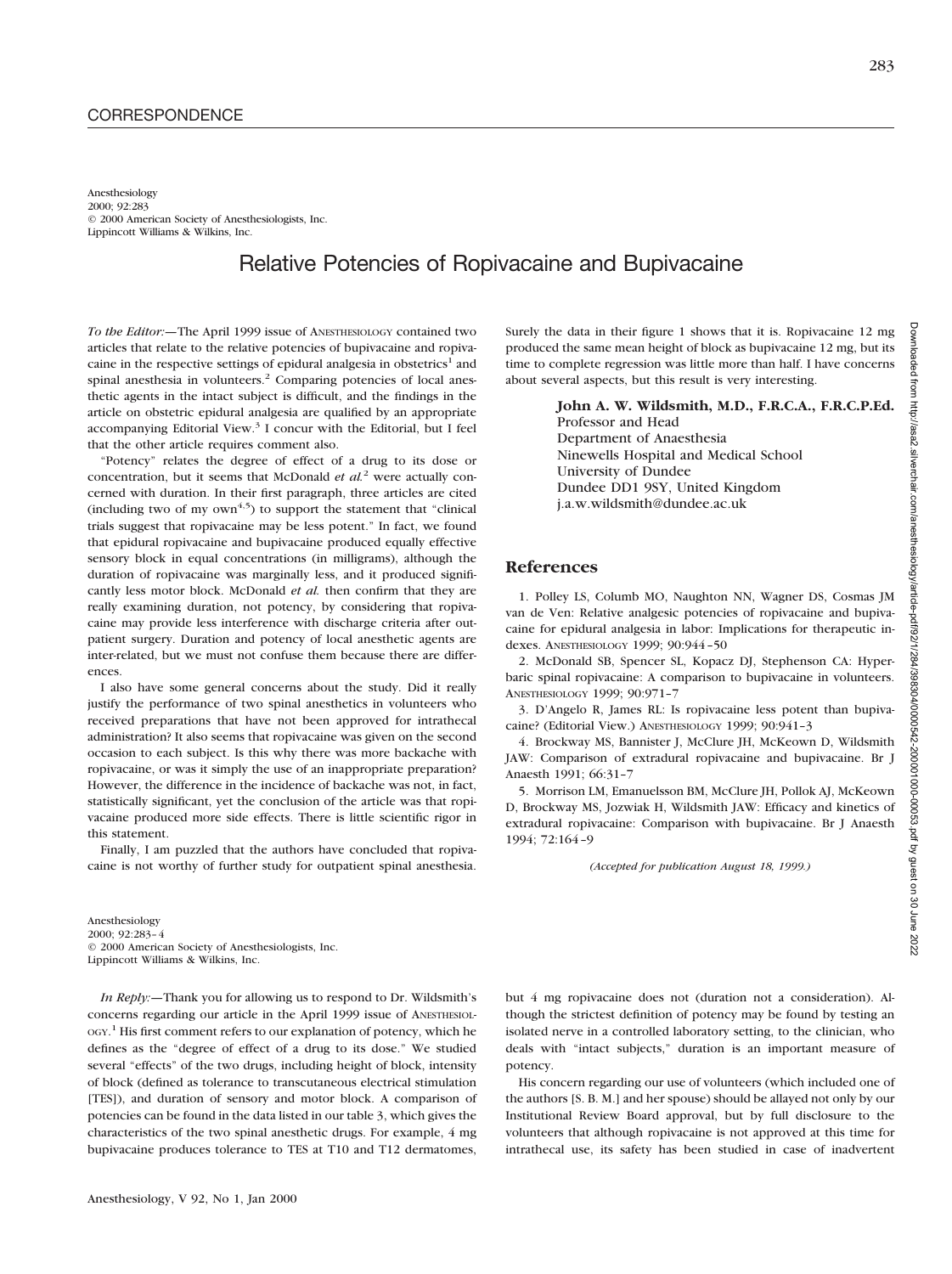intrathecal injection of an epidural test dose.<sup>2,3</sup> We chose to use volunteers for two reasons: (1) asking patients to receive an anesthetic in doses not yet proven to produce surgical anesthesia is unethical; and (2) our crossover method of control is unsuitable for patients who require only one anesthetic.

The association of back pain and ropivacaine in our study was not statistically significant (as stated,  $P = 0.098$ ), but the trend is concerning. Our conclusion was that "the possibility of side effects. . . warrants further investigation." We apologize if the study design was not clearly stated, but the order of drug injection was randomized as well. In our interpretation of the results, we commented that there was no association whether ropivacaine was given first or second and, in addition, that all three doses were represented.

Finally, Dr. Wildsmith suggested that our figure 1, which depicted block height to pin prick, was encouraging evidence that ropivacaine may be a suitable spinal drug for outpatients. However, sensory block to pinprick does not equal surgical anesthesia. Our results regarding TES, which was designed to simulate surgical incision, were far from encouraging.<sup>4</sup> Again, referring to our table 3, the 12-mg dose of ropivacaine produced tolerance to TES at the ankle for  $48 \pm 40$  min *versus*  $153 \pm 54$  min for 12 mg bupivacaine or  $46 \pm 30$  min for 8 mg bupivacaine. Ropivacaine 8 mg did not produce any tolerance to TES. This data coupled with its unfavorable recovery profile brought us to the conclusion that ropivacaine is unlikely to offer an advantage over presently available drugs such as bupivacaine. Other researchers have also come to a similar conclusion for patients undergoing outpatient surgery.5

> **Susan B. McDonald, M.D.** Staff Anesthesiologist **Dan J. Kopacz, M.D.** Staff Anesthesiologist

Virginia Mason Medical Center Seattle, Washington **Spencer S. Liu, M.D.** Staff Anesthesiologist Virginia Mason Medical Center Clinical Associate Professor of Anesthesiology University of Washington School of Medicine Seattle, Washington 98111 anessl@vmmc.org

### **References**

1. McDonald SB, Liu SS, Kopacz DJ, Stephenson, CA: Hyperbaric spinal ropivacaine: A comparison to bupivacaine in volunteers. ANES-THESIOLOGY 1999; 90:971–7

2. Van Kleef JW, Veering BT, Burm AGL: Spinal anesthesia with ropivacaine: A double-blind study on the efficacy and safety of 0.5% and 0.75% solutions in patients undergoing minor lower limb surgery. Anesth Analg 1994; 78:1125–30

3. Wahedi W, Nolte H, Klein P: Ropivacaine for spinal anesthesia: A dose-finding study. Anaesthesist 1996; 45:737–44

4. Zbinden AM, Maggiorini M, Petersen-Felix S, Lauber R, Thomson DA, Minder CE: Anesthestic depth defined using multiple noxious stimuli during isoflorane/oxygen anesthesia: I. Motor reactions. ANES-THESIOLOGY 1994; 80:253–60

5. Gautier PE, De Kock M, Van Steenberge A, Poth N, Lahaye-Goffart B, Fanard L, Hody JL: Intrathecal ropivacaine for ambulatory surgery: A comparison between intrathecal bupivacaine and intrathecal ropivacaine for knee arthroscopy. ANESTHESIOLOGY 1999; 91:1239–45

*(Accepted for publication August 18, 1999.)*

Anesthesiology 2000; 92:284–5 © 2000 American Society of Anesthesiologists, Inc. Lippincott Williams & Wilkins, Inc.

# Anemia and Arterial Partial Pressure of Oxygen

*To the Editor:—*We have considerable interest in the study by Nielsen *et al.*<sup>1</sup> Their article provides additional insights into the incredible physiologic tolerance to severe isovolemic anemia. We were particularly struck by the arterial blood gas data, which revealed an increase in arterial partial pressure of oxygen ( $Pa_{O_2}$ ) with hemodilution and an apparent strong inverse correlation between  $Pa<sub>O2</sub>$  and hematocrit. Even the relatively small increase in  $Pa<sub>O2</sub>$  in the control group was associated with a decrease in hematocrit from 33% to 28%. However, despite rather large increases in  $Pa<sub>O<sub>2</sub></sub>$  with hemodilution (mean increases of 50, 98, and 72 mmHg in the three groups), the authors suggest that the changes were not statistically significant. We realize that this was not a primary outcome measure of focus of the study, but an improvement in  $Pa<sub>O2</sub>$  with hemodilution has been noted by us<sup>2</sup> and other investigators. Perhaps a more robust test of significance involving this type of protocol would be repeated-measures analysis of variance between treatment (hemodilution) and control animals. The use of one-way analysis of variance to test for differences at individual

points will result in considerable loss of power to detect differences between groups over time because of the between-subject variability at each time point.

An improvement in arterial partial pressure of carbon dioxide with anemia may occur because of changes in pulmonary blood flow distribution and improved ventilation-perfusion distribution.<sup>2</sup> Given the general interest in this subject, we would welcome any further information the authors could provide.

> **Steven Deem, M.D.** Assistant Professor Departments of Anesthesiology and Medicine Harborview Medical Center sdeem@u.washington.edu **Erik R. Swenson, M.D.** Associate Professor Department of Medicine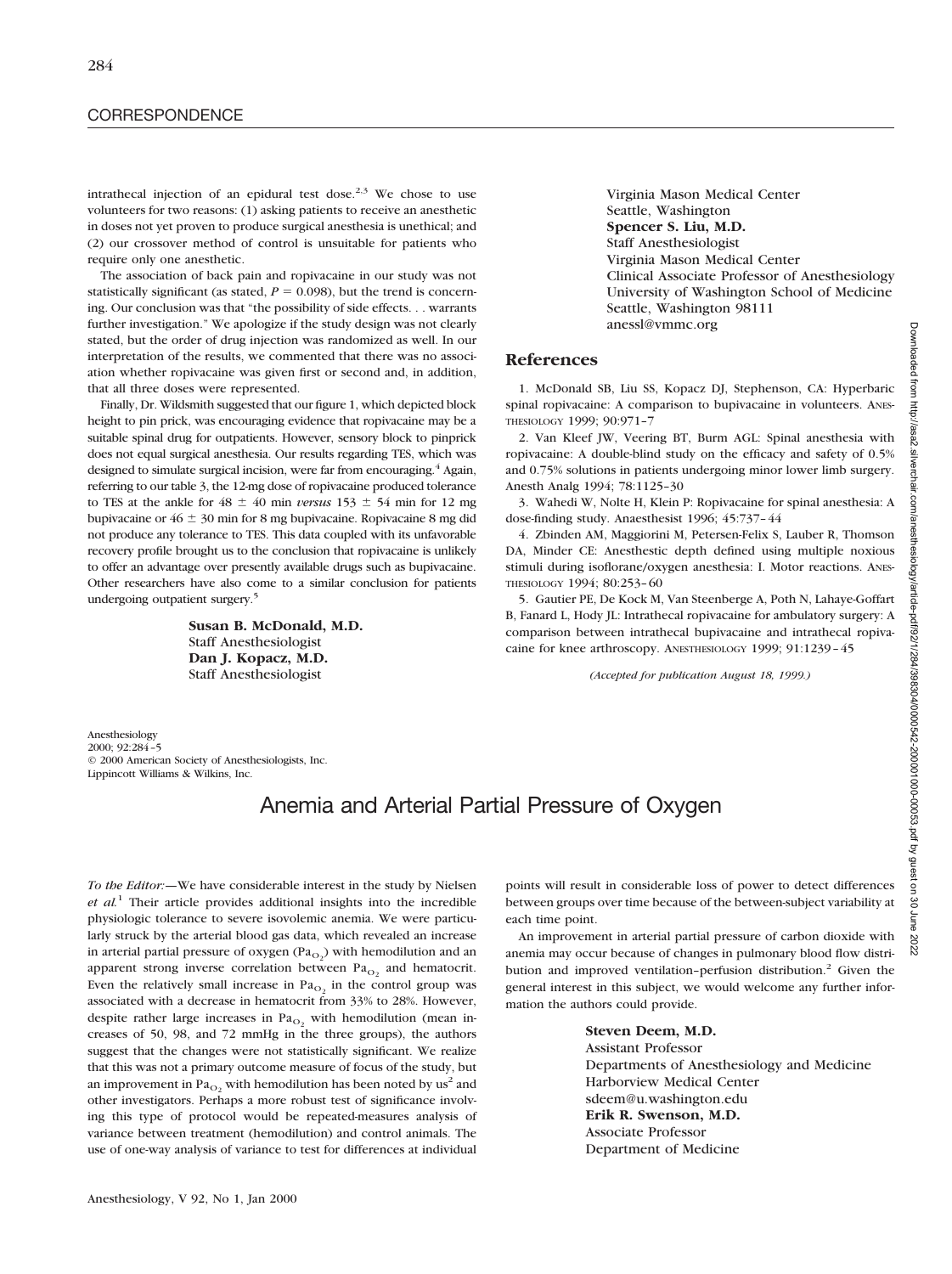Puget Sound Veterans Affairs Medical Center University of Washington Seattle, Washington 98104-2499

# **References**

1. Nielsen VG, Baird MS, Matalon S: Extreme, progressive isovolemic hemodilution with 5% human albumin, PentaLyte, or Hextend does not

Anesthesiology 2000; 92:285 © 2000 American Society of Anesthesiologists, Inc. Lippincott Williams & Wilkins, Inc.

*In Reply:—*We appreciate the interest expressed by Drs. Deem and Swenson with regard to our recent article.<sup>1</sup> Our experimental design involved four experimental groups, three of which underwent four serial hemodilutions with concurrent measurement of several physiologic and biochemical parameters. Because one of the groups was sham-operated, it was acceptable to have used one-way analysis of variance with a rigorous *post hoc* test to determine if there were any significant differences between the groups.

Of further interest, Drs. Deem and Swenson suggest that hemodilution may increase arterial partial pressure of oxygen  $(Pa_{O_2})$  by improving ventilation–perfusion distribution. They commented that there was "an apparent strong inverse correlation between  $Pa<sub>O2</sub>$  and hematocrit." When the hematocrit and Pa<sub>O2</sub> data from all four groups of our study<sup>1</sup> are analyzed by linear regression, an inverse relationship is observed  $(R^2 = 0.14; P < 0.0001)$ . Although highly significant, the relationship between  $Pa_{O_2}$  and hematocrit in this model is weak, with only 14% of the change in  $Pa<sub>O2</sub>$  associated with the change in hematocrit. To test the hypothesis that hemodilution *per se* is associated with an increase in Pa<sub>O<sub>2</sub></sub>, we analyzed the combined Pa<sub>O<sub>2</sub></sub> data from all three hemodilution groups ( $n = 25$ ) of our study, using one-way repeated-measures analysis of variance with a *post hoc* Tukey test. The  $Pa<sub>OO</sub>$  values (mean  $\pm$  SD) are as follows:  $445 \pm 54$  mmHg before hemodilution,  $472 \pm 47$  mmHg after the first hemodilution,  $475 \pm 51$  mmHg after the second hemodilution,  $484 \pm 38$  mmHg after the third hemodilution, and 519  $\pm$  37 mmHg after the fourth hemodilution. The Pa<sub>O2</sub> values observed after each hemodilution were significantly ( $P < 0.05$ ) greater than the  $Pa<sub>O2</sub>$  values observed before hemodilution. Furthermore, the  $Pa<sub>O</sub>$ , values observed after the fourth hemodilution (hematocrit = 5%) were significantly  $(P < 0.01)$  greater than those observed after all preceding hemodilutions. Finally, a comparison of the sham-operated cause hepatic ischemia or histologic injury in rabbits. ANESTHESIOLOGY 1999; 90:1428–35

2. Deem S, Hedges RG, McKinney S, Polissar NL, Alberts MK, Swensen ER: Mechanisms of improvement in pulmonary gas exchange during isovolemic hemodilution. J Appl Physiol 1999; 87: 132–41

*(Accepted for publication August 30, 1999.)*

group ( $n = 8$ ) with the hemodilution group with repeated-measures analysis of variance did not demonstrate a significant difference between the groups  $(P = 0.3)$ . The relative similarity of mean values between the sham-operated and hemodilution groups (at best 8% different) after most of the hemodilutions combined with the observed variability (SD of 5–10% of mean value) are the most likely reasons for the inability to demonstrate statistical significance. Although our study was not specifically designed to test the hypothesis that hemodilution is associated with an increase in  $Pa<sub>O2</sub>$ , our data are, in general, similar to that of Deem *et al.2*

> **Vance G. Nielsen, M.D.** Associate Professor Department of Anesthesiology The University of Alabama at Birmingham Birmingham, Alabama 35249-6810 vance.nielsen@ccc.uab.edu

## **References**

1. Nielsen VG, Baird MS, Brix AE, Matalon S: Extreme, progressive isovolemic hemodilution with 5% human albumin, PentaLyte, or Hextend does not cause hepatic ischemia or histologic injury in rabbits. ANESTHESIOLOGY 1999; 90:1428–35

2. Deem S, Hedges RG, McKinney S, Poslissar NL, Alberts MK, Swenson ER: Mechanisms of improvement in pulmonary gas exchange during isovolemic hemodilution. J Appl Physiol 1999; 87:132–41

*(Accepted for publication August 30, 1999.)*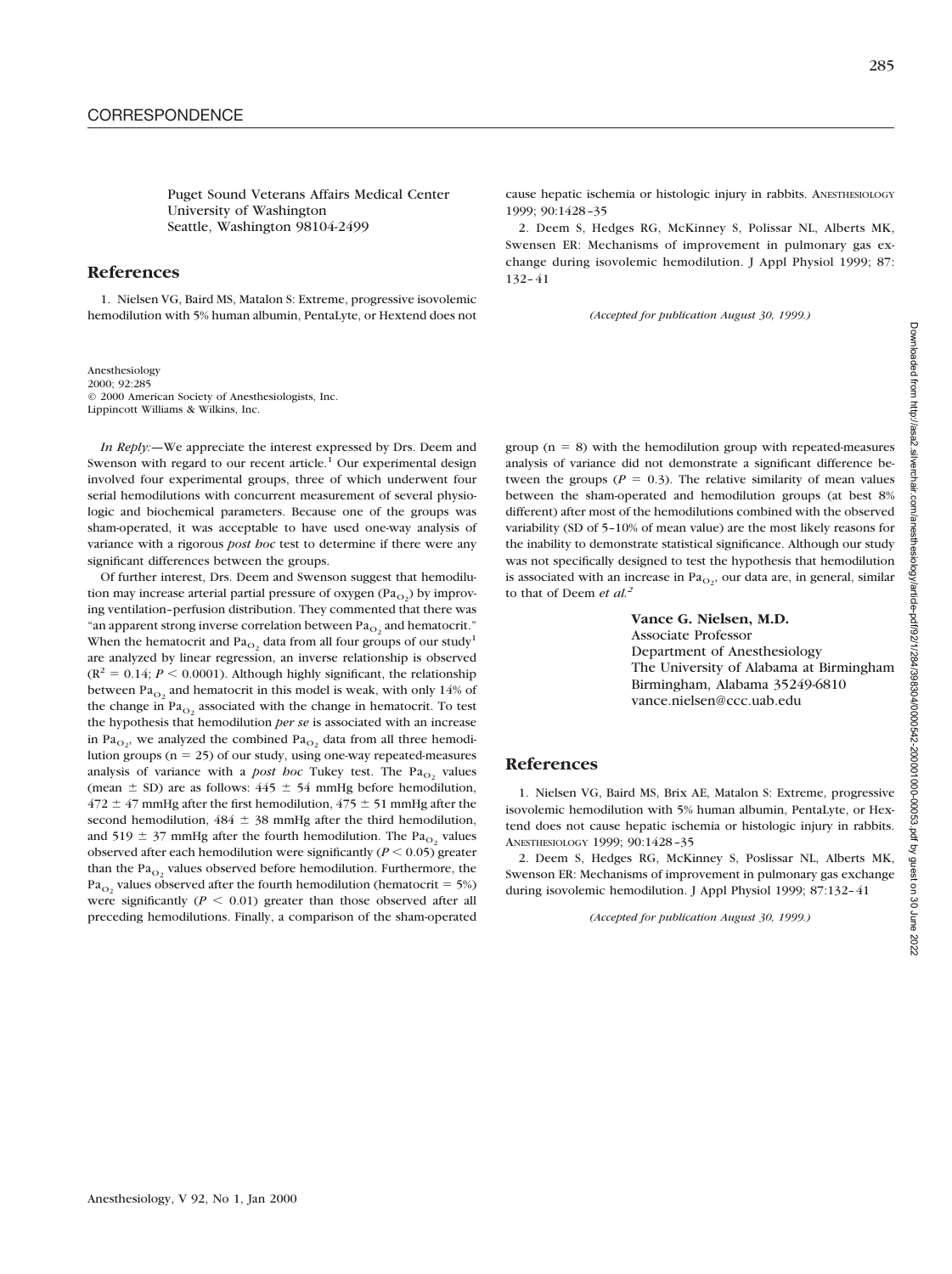Anesthesiology 2000; 92:286 © 2000 American Society of Anesthesiologists, Inc. Lippincott Williams & Wilkins, Inc.

# Ropivacaine: Drug of Choice? Or Not?

*To the Editor:—*I read with interest the case report by Autore *et al.*<sup>1</sup> that described anesthetic management of three parturients with hypertrophic cardiomyopathy receiving epidural anesthesia for cesarean delivery. After describing two cases wherein epidural anesthesia with lidocaine was provided and a third in which ropivacaine was used, the authors concluded that ropivacaine should be the "drug of choice" in this setting because of less cardiotoxicity *versus* bupivacaine and slower onset of block *versus* lidocaine.

This conclusion does not follow from the cases as presented nor from the available evidence currently published. Ropivacaine may be less cardiotoxic, but potency issues need to be settled before this can be concluded with certainty.<sup>2</sup> It is not at all clear that patients with hypertrophic cardiomyopathy are more sensitive to local anesthetic– induced cardiotoxicity than patients with normal hearts. The toxicity of both ropivacaine and bupivacaine is not enhanced by pregnancy.<sup>3</sup> Local anesthetic–induced toxicity would only occur with an unintentional large intravascular dose of drug, because proper epidural administration of either drug in doses used for cesarean delivery would not result in toxic blood levels.<sup>4</sup> If one has a patient with hypertrophic cardiomyopathy, presumably one will be dosing the epidural slowly and carefully; therefore, large, rapid, intravascular drug administration should not occur. Most importantly, without regard to how the issue of bupivacaine *versus* ropivacaine toxicity is settled, certainly all would agree that lidocaine is less toxic than either, and thus this drug remains, in my opinion, the drug of choice for epidural use for any cesarean delivery unless highly unusual circumstances preclude its use.

The claim that ropivacaine has a slower onset than lidocaine is specious reasoning; it all depends on how you administer the drug. Previous data indicate that epidural ropivacaine, administered rapidly and in large doses,<sup>4</sup> can produce very fast onset of surgical anesthesia. Likewise, lidocaine, administered slowly and carefully, as in the cases reported by Autore *et al.*, <sup>1</sup> is perfectly compatible with stable intraoperative hemodynamics even in patients with severe cardiac disease.

The authors are to be congratulated for fine anesthetic management

Anesthesiology 2000; 92:286–7 © 2000 American Society of Anesthesiologists, Inc. Lippincott Williams & Wilkins, Inc.

*In Reply:—*We appreciate the comments of Dr. Camann regarding our case report on anesthetic management of three cases of hypertrophic cardiomyopathy receiving epidural anesthesia for cesarean delivery.1 We agree with Dr. Camann regarding the evidence that local anesthetic–induced cardiotoxicity should only occur with large intravascular doses of these drugs. We also believe that a titrated epidural dose of local anesthetic is unlikely to result in cardiotoxic effects.<sup>2</sup> Carefully titrated lidocaine is also compatible with stable hemodynamics, but it is our opinion that the slower the onset of block is, the milder the effect on hemodynamics. Therefore, we thought that it

of three patients with complex cardiac disease for cesarean delivery. Certainly, ropivacaine would be an acceptable drug to use in these patients; however, to claim that it is the "drug of choice" in this setting is just not supported by the authors own cases nor by the current evidence available in the literature.

#### **William Camann, M.D.**

Associate Professor Department of Anesthesiology Brigham and Women's Hospital Harvard Medical School Boston, Massachusetts 02115 wcamann@bics.bwh.harvard.edu

### **References**

1. Autore C, Brauneis S, Apponi F, Commisso C, Pinto G, Fedele F: Epidural anesthesia for cesarean section in patients with hypertrophic cardiomyopathy: A report of three cases. ANESTHESIOLOGY 1999; 90: 1205–7

2. Polley LS, Columb MO, Naughton N, Wagner DS, Van de Ven CJ: Relative analgesic potencies of ropivacaine and bupivacaine for epidural analgesia in labor: Implications for therapeutic indexes. ANESTHE-SIOLOGY 1999; 90:944–50

3. Santos AC, Arthur GR, Wlody D, De Armas P, Morishima HO, Finster M: Comparative systemic toxicity of ropivacaine and bupivacaine in nonpregnant and pregnant ewes. ANESTHESIOLOGY 1995; 82: 734–40

4. Datta S, Camann WR, Bader AM, VanderBurgh L: Clinical effects and maternal and fetal plasma concentrations of epidural ropivacaine vs. bupivacaine for cesarean section. ANESTHESIOLOGY 1995; 82:1346–52

*(Accepted for publication September 3, 1999.)*

would be better to use, in the same careful way, an anesthetic drug with longer onset time such as ropivacaine. Ropivacaine can have a fast onset time if given rapidly in large doses but not with careful titration, as we used in case 3. Moreover, at the time of our study, there was evidence that ropivacaine had less potential for central nervous system and cardiovascular toxicity<sup>3</sup> and produced less motor block of shorter duration when compared with bupivacaine.<sup>4</sup> Accordingly, we used ropivacaine as the "drug of choice" (*i.e.*, as the drug that seemed to offer the best theoretical possibilities for the patients in question) once it became available at our hospital. We have successfully treated three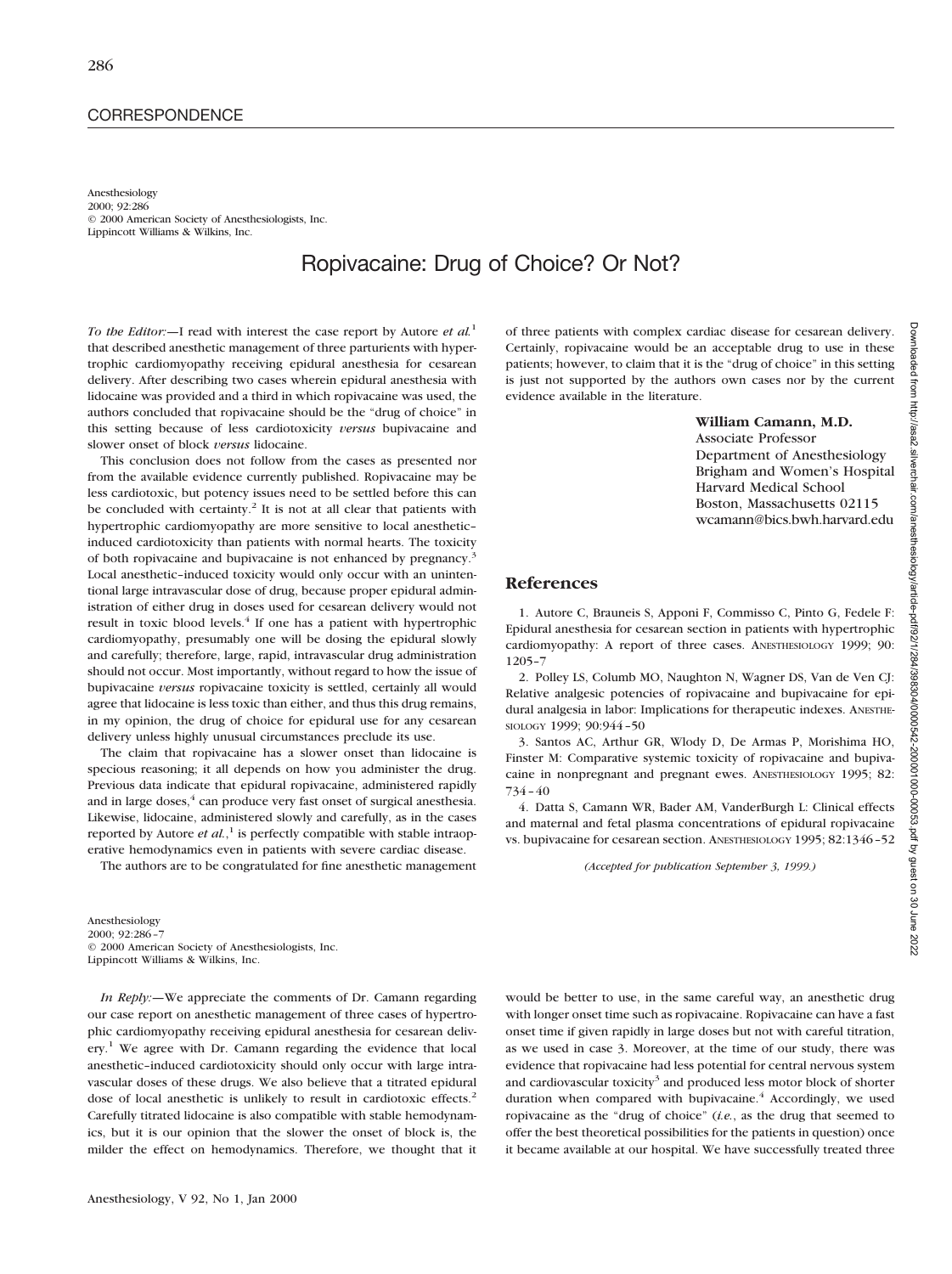additional patients with hypertrophic cardiomyopathy with ropivacaine epidural anesthesia (unpublished data). Nevertheless, in light of comments by Polley *et al.*<sup>5</sup> regarding the therapeutic indices of bupivacaine and ropivacaine, it would not be unreasonable to reconsider using bupivacaine or, in the near future, *l*-bupivacaine in patients with hypertrophic cardiomyopathy.

> **Camillo Autore, M.D.** autore@axrma.uniromal.it **Fabrizio Apponi, M.D. Stefano Brauneis, M.D. Giovanni Pinto, M.D.** Department of Cardiovascular and Respiratory Sciences Policlinico Umberto I Rome, Italy

# **References**

1. Autore C, Brauneis S, Apponi F, Commisso C, Pinto G, Fedele F: Epidural anesthesia for cesarean section in patients with hypertrophic

Anesthesiology 2000; 92:287 © 2000 American Society of Anesthesiologists, Inc. Lippincott Williams & Wilkins, Inc.

*In Reply:—*We appreciate the opportunity to comment on the case report by Autore *et al.*<sup>1</sup> and the correspondence by Dr. Camann. We also have difficulty with the conclusion that ropivacaine should be the "drug of choice" for cesarean delivery in the setting of hypertrophic cardiomyopathy. The presumed lesser cardiotoxicity of ropivacaine is based on the assumption of equipotency with bupivacaine. Our recent minimum local analgesic concentration (MLAC) study of the relative analgesic potencies of ropivacaine and bupivacaine for epidural analgesia in labor found that ropivacaine was 40% less potent than bupivacaine.<sup>2</sup> These results are in agreement with both a recent European study<sup>3</sup> and a study comparing intrathecal administration of the two local anesthetics.<sup>4</sup> Clearly, the cardiotoxic potential of local anesthetics can only be properly evaluated when comparing equipotent doses. The therapeutic index may favor bupivacaine. That said, we would like to emphasize that our studies determined *analgesic* potencies, and the results may not be generalizable to *anesthetic* potencies.

We agree with Dr. Camann that careful fractionated dosing of lidocaine allows for slow block onset and that it is the least toxic of the three local anesthetics. In addition, the shorter duration of lidocaine allows for a quicker return to preblock hemodynamics, which may be advantageous in hypertrophic cardiomyopathy.

> **Linda S. Polley, M.D.** Assistant Professor Division of Obstetric Anesthesiology University of Michigan Health System

cardiomyopathy: A report of three cases. ANESTHESIOLOGY 1999; 90: 1205–7

2. Datta S, Camann WR, Bader AM, VanderBurgh L: Clinical effects and maternal and fetal plasma concentrations of epidural ropivacaine vs. bupivacaine for cesarean section. ANESTHESIOLOGY 1995; 82:1346–52

3. Knudsen K, Suurkula MB, Blomberg S, Sjorvali J, Edvardsson N: Central nervous and cardiovascular effects of e.v. infusions of ropivacaine, bupivacaine and placebo in volunteers. Br J Anaesth 1997; 78:507–14

4. Griffin RP, Reynolds F: Extradural anaesthesia for caesarean section: A double blind comparison of 0.5% ropivacaine with 0.5% bupivacaine. Br J Anaesth 1995; 74:512–6

5. Polley LS, Coulomb MO, Naughton N, Wagner DS, Van de Ven CJ: Relative analgesic potencies of ropivacaine and bupivacaine for epidural analgesia in labor: Implications for therapeutic indexes. ANESTHE-SIOLOGY 1999;90:944–50

*(Accepted for publication September 3, 1999.)*

Ann Arbor, Michigan lpolley@umich.edu **Malachy O. Columb, F.R.C.A.** Consultant in Anaesthesia and Intensive Medicine South Manchester University Hospital Withington, United Kingdom

### **References**

1. Autore C, Brauneis S, Apponi F, Commisso C, Pinto G, Fedele F: Section in patients with hypertrophic cardiomyopathy: A report of three cases. ANESTHESIOLOGY 1999; 90:1205–7

2. Polley LS, Columb MO, Naughton NN, Wagner DS, van de Ven CJM: Relative analgesic potencies of ropivacaine and bupivacaine for epidural analgesia in labor: Implications for therapeutic indexes. ANES-THESIOLOGY 1999; 90:944–50

3. Capogna G, Celleno D, Fusco P, Lyons G, Columb M: Relative potencies of bupivacaine and ropivacaine for analgesia in labour. Br J Anaesth 1999; 82:371–3

4. McDonald SB, Liu SS, Kopacz DJ, Stephenson CA: Hyperbaric spinal ropivacaine: A comparison to bupivacaine in volunteers. ANES-THESIOLOGY 1999; 90:971–7

*(Accepted for publication September 3, 1999.)*

287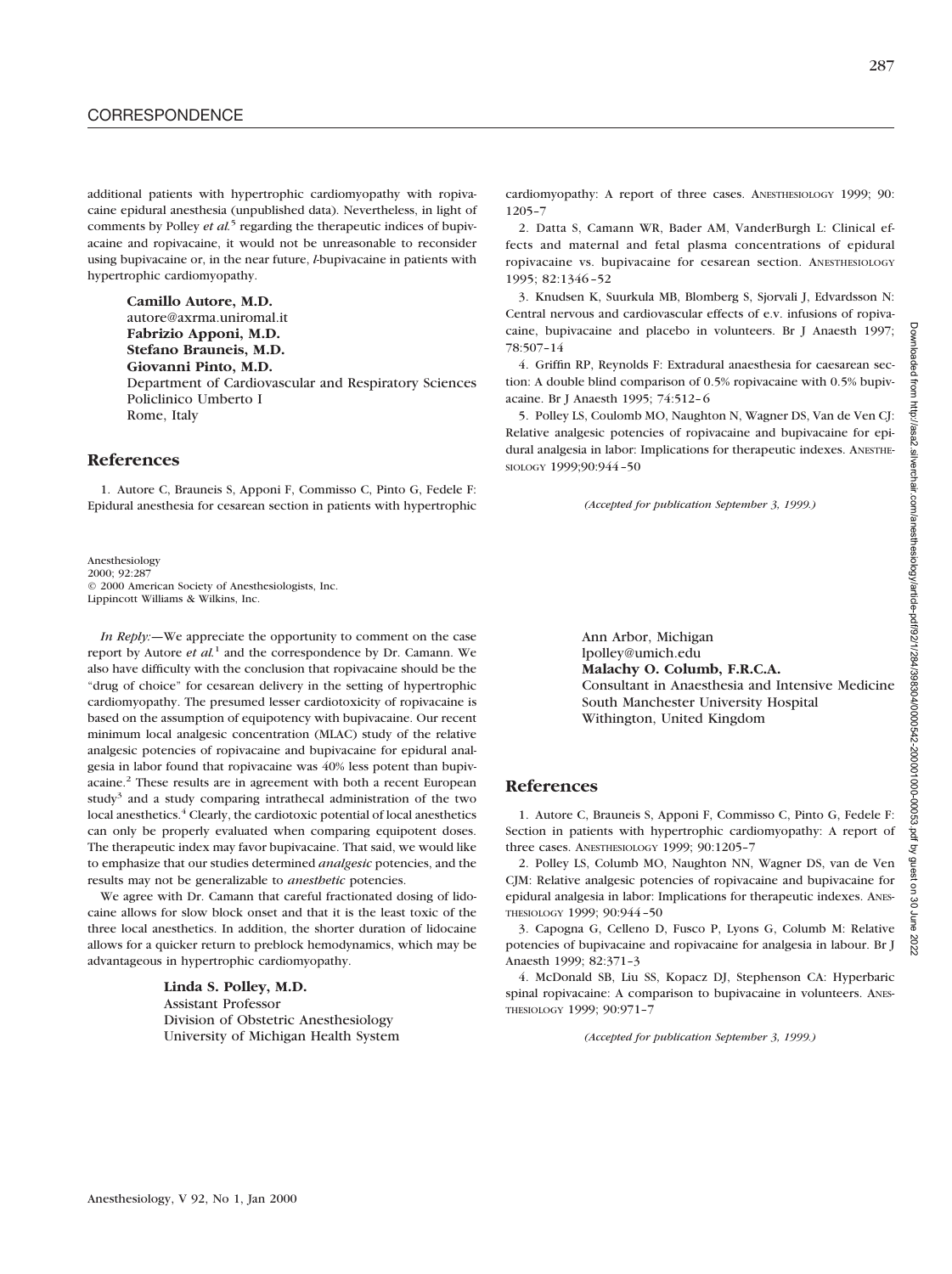Anesthesiology 2000; 92:288 © 2000 American Society of Anesthesiologists, Inc. Lippincott Williams & Wilkins, Inc.

# Acidity and Particulate Characteristics of Aspirated Material May Affect the Severity of Pneumonitis

*To the Editor:—*The clinical spectrum of lung and systemic injury resulting from pulmonary aspiration of particulate material is broad. For instance, witnessed aspiration can have essentially no adverse clinical effects<sup>1</sup> or can lead to acute lung injury/acute respiratory distress with multiple distant organ failures and even death.<sup>2</sup>

In addition to differing animal models (*i.e.*, species-specific effects) or patient characteristics, several aspects of the aspirate *per se* may affect the severity of injury. As pointed out by O'Hare *et al.* in a recent article in ANESTHESIOLOGY, $3$  these include the degree of acidity (pH), volume of the aspirate, the particle size, and concentration of the particles. However, another factor O'Hare *et al.* do not emphasize concerns the characteristics of the particulate aspirated. Thus, in some instances, it seems that with some particulate aspirates (*e.g.*, human breast milk), there is no relation with pH and the severity of lung injury and systemic response.<sup>3</sup> However, with other particulates, such as sucralfate, $4$  there can be a synergistic interaction between acidity and particulate-induced lung injury.<sup>4,5</sup>

#### **Kenneth E. Shepherd, M.D.**

Assistant Professor of Anaesthesia Harvard Medical School Assistant Anesthetist Department of Anesthesia and Critical Care Massachusetts General Hospital

Boston, Massachusetts 02114 Shepherd@etherdome.mgh.harvard.edu

### **References**

1. Warner MA, Warner ME, Weber JG: Clinical significance of pulmonary aspiration during the perioperative period. ANESTHESIOLOGY 1993; 78:56–62

2. Lewis RT, Burgess JH, Hampson LG: Cardiorespiratory studies in critical illness: Changes in aspiration pneumonitis. Arch Surg 1971; 103:335–40

3. O'Hare B, Chin C, Lerman J, Endo J: Acute lung injury after instillation of human breast milk into rabbits' lungs: Effects of pH and gastric juice. ANESTHESIOLOGY 1999; 90:1112–8

4. Shepherd KE, Faulkner CS, Leiter JC: Acute effects of sucralfate aspiration: Clinical and laboratory observations. J Clin Anesth 1994; 6:119–23

5. Knight PR, Rutter T, Tait AR, Coleman E, Johnson K: Pathogenesis of particulate lung injury: A comparison and interaction with acidic pneumonitis. Anesth Analg 1993; 77:754–60

*(Accepted for publication August 24, 1999.)*

Anesthesiology 2000; 92:288–9 © 2000 American Society of Anesthesiologists, Inc. Lippincott Williams & Wilkins, Inc.

# Another Application of Dual-lung Capnography

*To the Editor:—*Dual-lung capnography allows carbon dioxide to be monitored from each lung individually or from both lungs simultaneously without interrupting two-lung ventilation. Dual-lung capnography has helped to detect major unilateral ventilation/perfusion mismatching during anesthesia.<sup>1</sup> Here we describe a situation wherein information obtained *via* dual-lung capnography allowed the anesthesia team to render an informed opinion to the surgical team regarding the status of the flow in a major pulmonary artery after the surgeons expressed concern about accidentally stapling the vessel during a technically complex thoracic operation.

The case involved a 57-yr-old woman who had undergone a left

Anesthesiology, V 92, No 1, Jan 2000

upper lobectomy for adenocarcinoma 3 yr earlier and now presented with an anterior mediastinal mass  $(5 \times 7 \times 6$  cm; adenocarcinoma). After induction of general anesthesia and placement of a left-sided double-lumen tube, we sampled end-tidal carbon dioxide partial pressure continuously using an adapter located between the double-lumen tube and the anesthesia circuit (standard approach). The surgical procedure was performed through a median sternotomy. Because the mass was adherent to the thymus and pericardium, the surgeons began their dissection from the right side of the thymus, excising the mass along with a portion of the thymus and a segment of pericardium. A wedge resection of the left lung was also required because the mass adhered tenaciously to portions of this lung. Despite our use of onelung ventilation (right lung), the left pulmonary artery proved difficult to visualize, and the possibility arose that this vessel had been accidentally occluded (stapled) during the wedge resection.

Support was provided solely from institutional and/or departmental sources.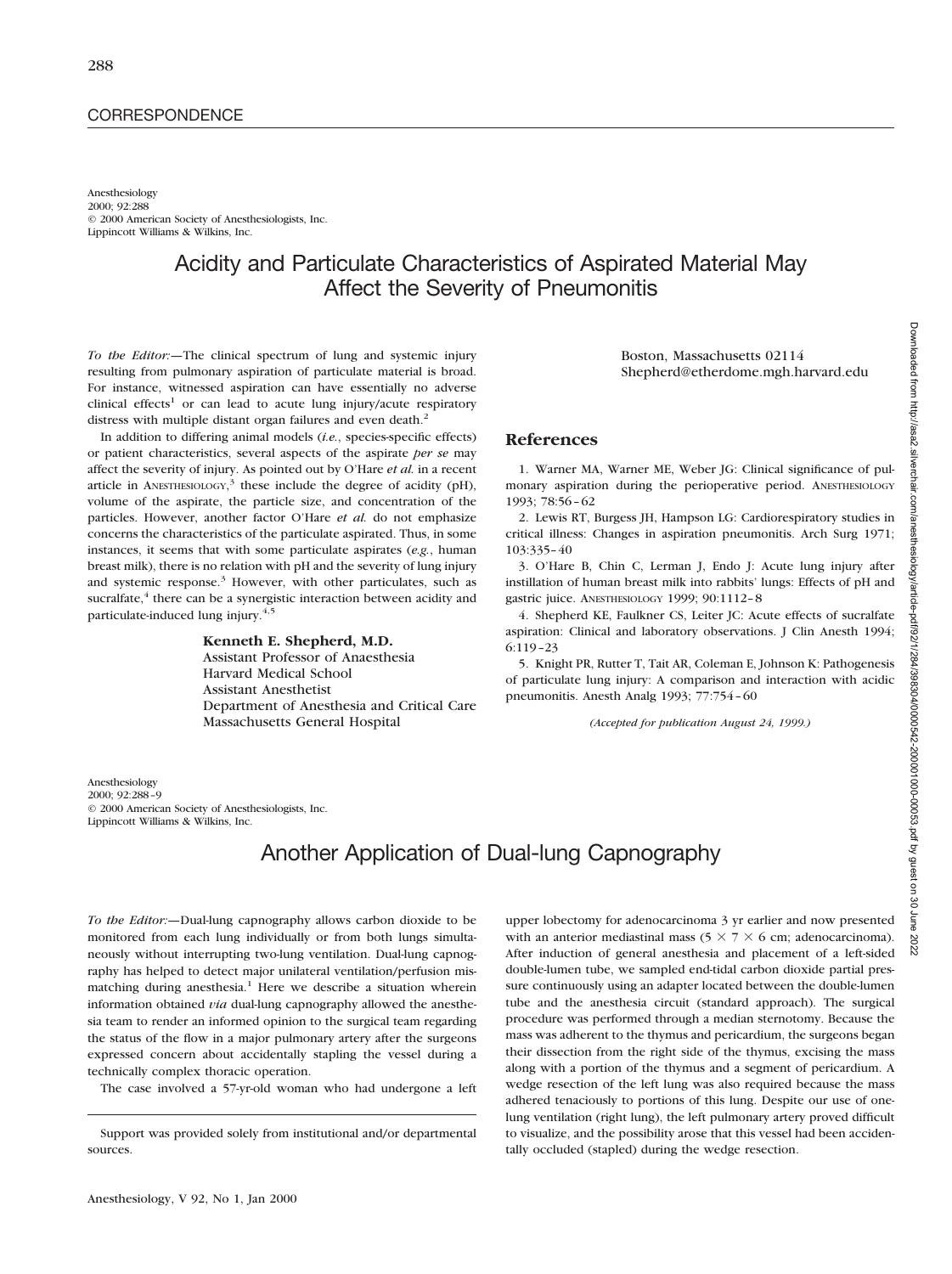We hypothesized that if such an occlusion had indeed occurred, it would produce a major unilateral perfusion deficit characterized by a marked decrease in carbon dioxide delivery to the left lung and a correspondingly low end-tidal carbon dioxide partial pressure from the left lung that could be detected using dual-lung capnography. We therefore commenced double-lung ventilation using the set-up described by us previously to measure and record carbon dioxide waveforms from each lung during two-lung ventilation.<sup>1</sup> The end-tidal carbon dioxide partial pressure values of the individual lungs were found to be similar (36 mmHg on the left *vs.* 38 mmHg on the right), and the waveforms from the two lumens of the double-lumen tube were similar. We interpreted these findings as an indication that there was no major blood flow limitation in left main pulmonary artery. Confirming our hypothesis was a subsequent intraoperative Doppler study that showed that the left pulmonary artery was patent with normal flow velocity.

> **Roger Russell, M.D.** Instructor

## **Kodali Bhavani Shankar, M.D.** Assistant Professor bhavani@capnography.com **Phillip Mushlin, M.D., Ph.D.** Associate Professor

Department of Anesthesiology Brigham and Women's Hospital Harvard Medical School Boston, Massachusetts 02115

### **References**

18 / 88 / 81

1. Bhavani Shankar K, Roger R, Aklog L, Mushlin PS: Dual capnography facilitates detection of a critical perfusion defect in an individual lung. ANESTHESIOLOGY 1999; 90:302–5

*(Accepted for publication June 18, 1999.)*

Anesthesiology 2000; 92:289–90 © 2000 American Society of Anesthesiologists, Inc. Lippincott Williams & Wilkins, Inc.

# A Case of Fournier's Gangrene Contraindicating Spinal Anesthesia

*To the Editor:—*Fournier's gangrene is a necrotizing fascilitis of the genitalia and perineum that may extend to the neighboring soft tissues such as the anterior abdominal wall, buttocks, or lower extremities. $1-3$ Treatment of this syndrome requires adequate drainage and debridement as promptly as possible. We report a case of Fournier's gangrene for which spinal anesthesia was considered to be contraindicated.

A 64-yr-old woman suffered from painful swelling in the perineal region. Her body temperature was 38°C for 1 week. She had a medical history of insulin for diabetes mellitus. On admission, the cellulitic activity extended to the anal and perineal regions and bilateral thigh walls with prominent subcutaneous crepitation. Her white blood cell count and blood sugar and C-reactive protein levels were  $8,660/\mu$ l, 425 mg/dl, and 39.0 mg/dl, respectively. A surgeon requested spinal anesthesia for drainage because on physical examination, her back appeared normal. However, we found the existence of some gas in her back, including the paravertebral area on computed tomography, suggesting subcutaneous and paravertebral dissection of the infection (fig. 1). Therefore, we chose to use general anesthesia instead of spinal anesthesia.

In Fournier's gangrene, emphysema in the subcutaneous and paravertebral area of the lower back have not been reported to date. Therefore, in most reports, either local or spinal anesthesia was selected for surgical debridement. In our hospital, we have recently treated two patients with Fournier's gangrene by surgical debridement. Local anesthesia was selected in one patient, and the other was administered spinal anesthesia; roentgenogram examination was not performed. These two operations were performed without any complication. Anesthesiologists generally know that spinal anesthesia should not be performed through infected tissues. However, some-



times infections are not clear on inspection or palpation. In this case, the extensive spread of the infection to the subcutaneous and paravertebral area was only visible with an imaging study. Therefore, computed tomography should be carefully checked to clarify the existence of gas in a patient's back. Otherwise, general anesthesia should be selected in the drainage for Fournier's gangrene to prevent

intraspinal canal infections.

T.D.C. ICHIKAWA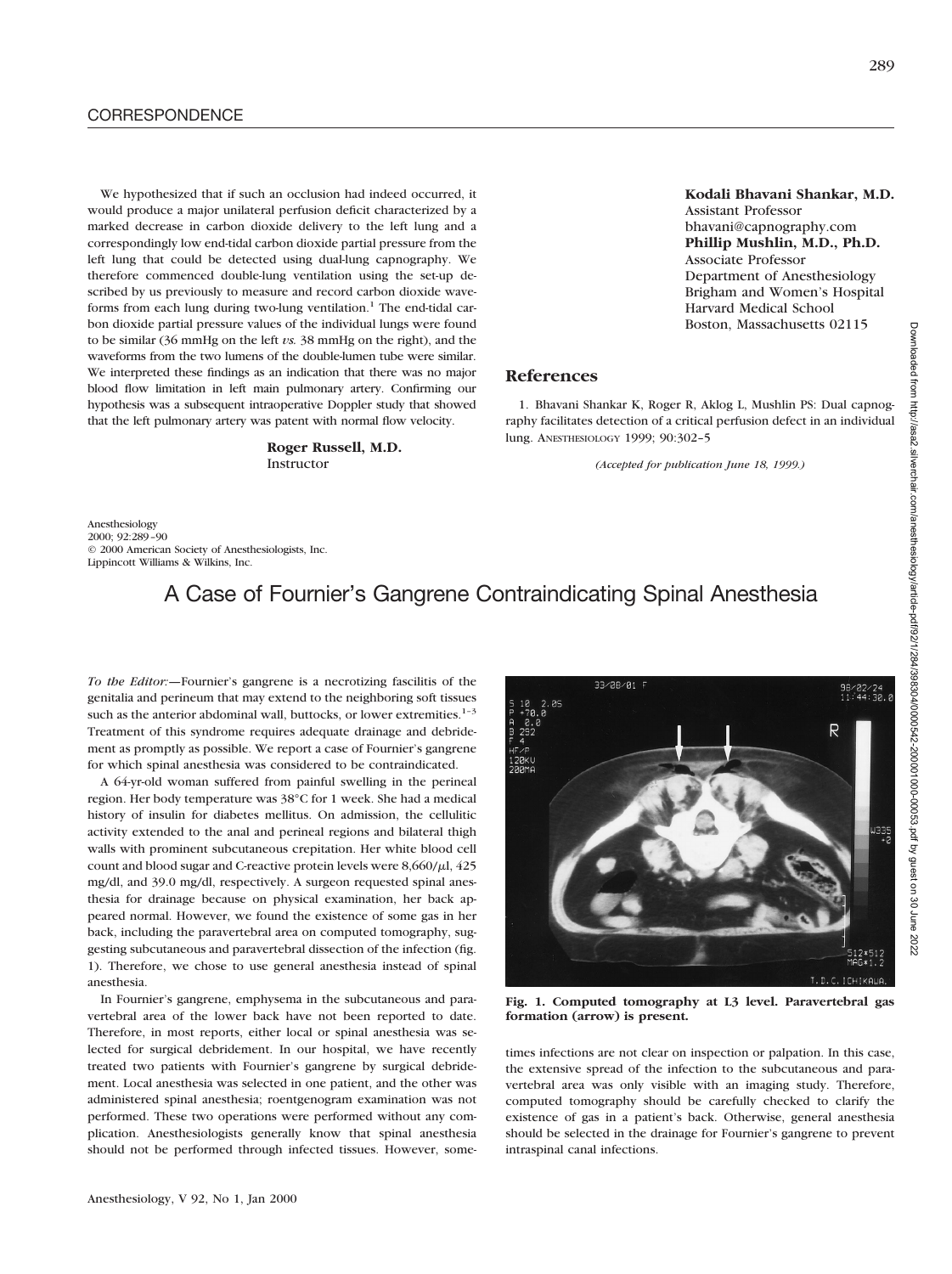**Toshiya Koitabashi, M.D.** Assistant Professor **Naoji Umemura, M.D.** Staff Anesthesiologist **Yoshio Takino, M.D.** Professor and Chairman Department of Anesthesiology Ichikawa General Hospital Tokyo Dental College Ichikawa, Japan

#### **References**

1. Basoglu M, Gul O, Yildirgan I, Balik AA, Ozbey I, Oren D: Fournier's gangrene: Review of fifteen cases. Am Surgeon 1997; 63:1019–21

2. Cheng TJ, Tang YB, Lin BJ, Chueh SC: Fournier's gangrene as the initial clinical manifestation of diabetes mellitus. J Formos Med Assoc 1996; 95:184–6

3. Bunai Y, Nagai A, Nakamura I, Ohya I: Sudden unexpected death due to Fournier's gangrene. Int J Legal Med 1997; 110:104–6

*(Accepted for publication July 22, 1999.)*

Anesthesiology 2000; 92:290–1 © 2000 American Society of Anesthesiologists, Inc. Lippincott Williams & Wilkins, Inc.

# Was Chloroform Produced before 1831?

*To the Editor:—*In late 1831, Guthrie, Soubeiran, and Liebig independently reported their discovery of a compound obtained by distilling a mixture of concentrated ethyl alcohol and chloride of lime  $(CaCOCl<sub>2</sub>)$ .<sup>1–3</sup> In 1834, Dumas elicited the product's chemical formula  $(CHCl<sub>3</sub>)$  and named it chloroform.1–3 Soubeiran and Liebig realized that they had discovered a new compound, but Guthrie thought he had found a simpler and cheaper method of producing chloric ether.<sup>4</sup> He learned of chloric ether and its potential medical use as a stimulant in the 1831 edition of Silliman's *Elements of Chemistry*<sup>5</sup> and was interested in the product's commercial exploitation.4

Although the fall of 1831 is commonly accepted as the date of its discovery, $1-3$  chloroform seems to have been produced at least 1 yr earlier, in mid-1830, by the German Moldenhawer.<sup>6,7</sup> Moldenhawer, a pharmacist in Frankfurt/Oder, published in the early fall of 1830 a new process for removing the contaminant fusel oil from ethyl alcohol prepared from potatoes.<sup>7</sup> In reviewing the various methods used to purify alcohol, Moldenhawer mentioned Zeise's procedure<sup>8</sup> of adding one-fourth loth (2.5 g) of chloride of lime to one quart (1 l) of ethyl alcohol, shaking the mixture frequently and vigorously for 20–24 h, and distilling out the alcohol (loth and quart were German measures of that period.) Moldenhawer judged Zeise's method to be inadequate; he had found fusel oil in the distillate and none in the residue. He had also noticed that the vigorous shaking of the mixture released the strong odor of what he thought to be chloric ether (chloräther in German). Moldenhawer thus seems to have produced chloroform. Like Guthrie, he mistook the substance for chloric ether because of a similar smell.

In  $1794$ , a group of Dutch chemists,<sup>9</sup> mixing equal volumes of ethylene  $(C_2H_4)$  and chlorine  $(C_1)_2$ , obtained an ethereal liquid initially called oil of the Dutch chemists (1,2-dichloroethane). In 1816, Robiquet and Colin<sup>10</sup> analyzed the composition and properties of the Dutch liquid, named it hydrochloric ether, and suggested its use as a medicinal stimulant. Thomson, professor of chemistry at the University of Glasgow, described the compound in the 1820 edition of his *System of Chemistry*<sup>11</sup> and renamed it chloric ether. The name chloric ether was adopted by Silliman in the 1831 edition of his *Elements of Chemistry.*<sup>5</sup>

Chloräther (1,2-dichloroethane) was well known in the German

chemical literature at the time of Moldenhawer's publication.<sup>12,13</sup> His article<sup>7</sup> shows an extensive knowledge of the contemporary chemical literature. He also must have experimented with chloric ether because he thought that he had noticed its smell in the mixture of alcohol and chloride of lime he had tested. Had he investigated the compound whose odor he had detected, or at least reported his discovery more extensively, he may have been the first discoverer of chloroform. Zeise, who mixed alcohol and chloride of lime even before Moldenhawer, may also have fortuitously produced chloroform, but the details and the date of his experiments remain unknown.

The authors thank Prof. Dr. H. W. Rösky (Göttingen); the librarians, J. Linder and S. Renner (Heidelberg); L. Künstling (Hannover); and S. Schmidt, Rohland (Leipzig) for their kind and generous help with the old German references.

> **Ray J. Defalque, M.D.** Professor Department of Anesthesiology **A. J. Wright, M.L.S.** Librarian University of Alabama at Birmingham Birmingham, Alabama 35249-6810 pat.thompson@ccc.uab.edu

# **References**

1. Keys TE: The History of Surgical Anesthesia. Huntington, NY, RE Krieger, 1978, p 33

2. Duncum BM: The Development of Inhalation Anaesthesia. London, Royal Society of Medicine Press, 1994, pp 171–3

3. Robinson V: Victory Over Pain. London, Sigma, 1947, pp 182–6 4. Guthrie S: New mode of preparing a spirituous solution of chloric

ether. Am J Sci Arts 1832; 21:64–5

5. Silliman B: Elements of Chemistry (vol 2). New Haven, H. Howe, 1831, pp 19–20